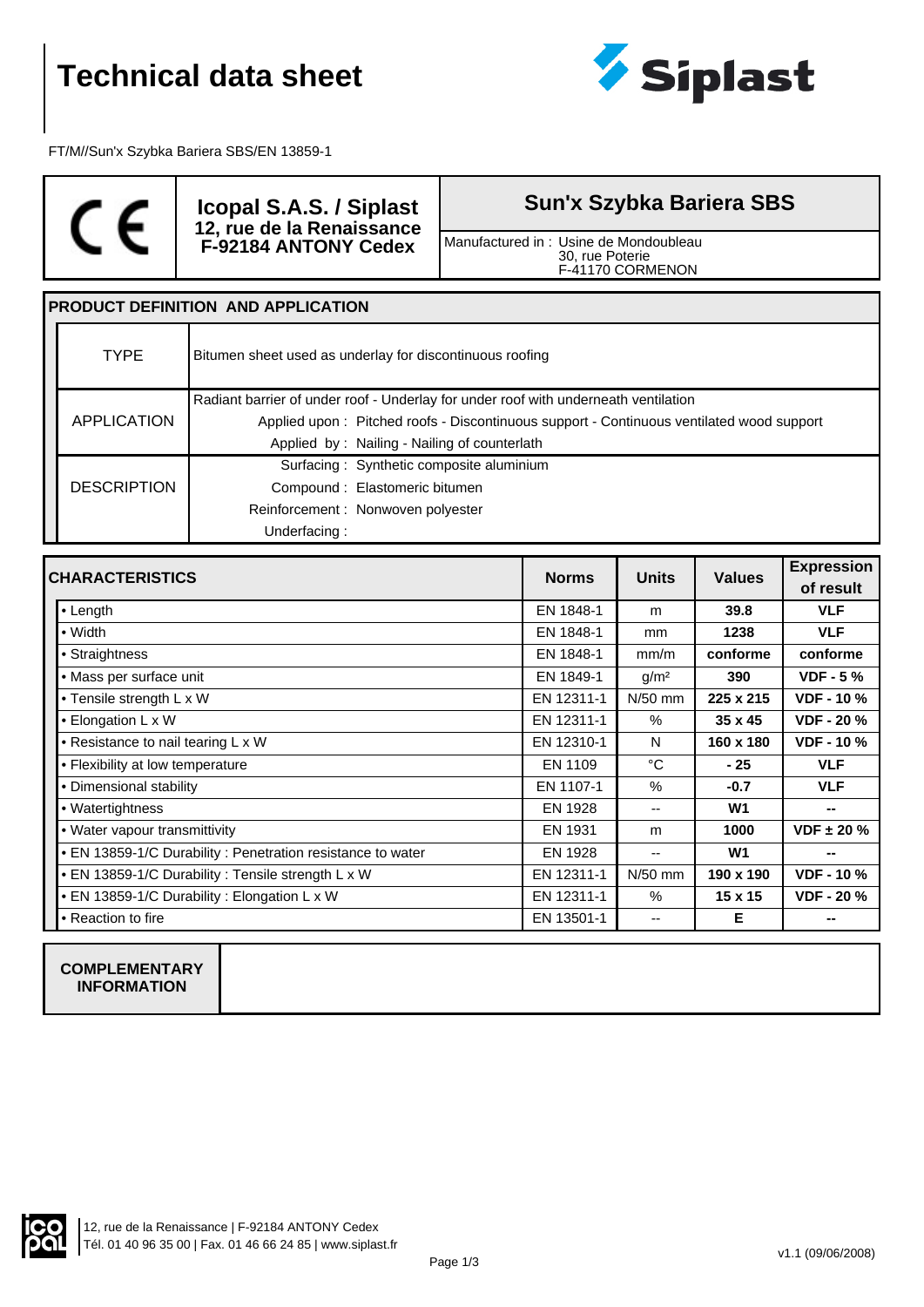# **Accompanying document**



DA/M//Sun'x Szybka Bariera SBS/EN 13859-1



**Icopal S.A.S. / Siplast 12, rue de la Renaissance F-92184 ANTONY Cedex <sup>07</sup>** EN 13859-1

**Sun'x Szybka Bariera SBS**

### **PRODUCT DEFINITION AND APPLICATION** TYPE Bitumen sheet used as underlay for discontinuous roofing APPLICATION Radiant barrier of under roof - Underlay for under roof with underneath ventilation Applied upon : Pitched roofs - Discontinuous support - Continuous ventilated wood support Applied by : Nailing - Nailing of counterlath **DESCRIPTION** Surfacing : Synthetic composite aluminium Compound : Elastomeric bitumen Reinforcement : Nonwoven polyester Underfacing :

| <b>CHARACTERISTICS</b>                                     |           | <b>Values</b>  |
|------------------------------------------------------------|-----------|----------------|
| $\cdot$ Length                                             | m         | 40.0           |
| $\bullet$ Width                                            | mm        | 1250           |
| • Mass per surface unit                                    |           | 390            |
| • Tensile strength L x W                                   | N/50 mm   | 225 x 215      |
| • Elongation L x W                                         | $\%$      | $35 \times 45$ |
| • Resistance to nail tearing L x W                         | N         | 160 x 180      |
| • Flexibility at low temperature                           | °C        | $-25$          |
| • Watertightness                                           | --        | W1             |
| . Water vapour transmittivity                              | m         | 1000           |
| • EN 13859-1/C Durability: Penetration resistance to water | --        | W <sub>1</sub> |
| • EN 13859-1/C Durability : Tensile strength L x W         | $N/50$ mm | 190 x 190      |
| • EN 13859-1/C Durability: Elongation L x W                | $\%$      | $15 \times 15$ |
| ● Reaction to fire                                         | --        | Ε              |
|                                                            |           |                |

**COMPLEMENTARY INFORMATION**